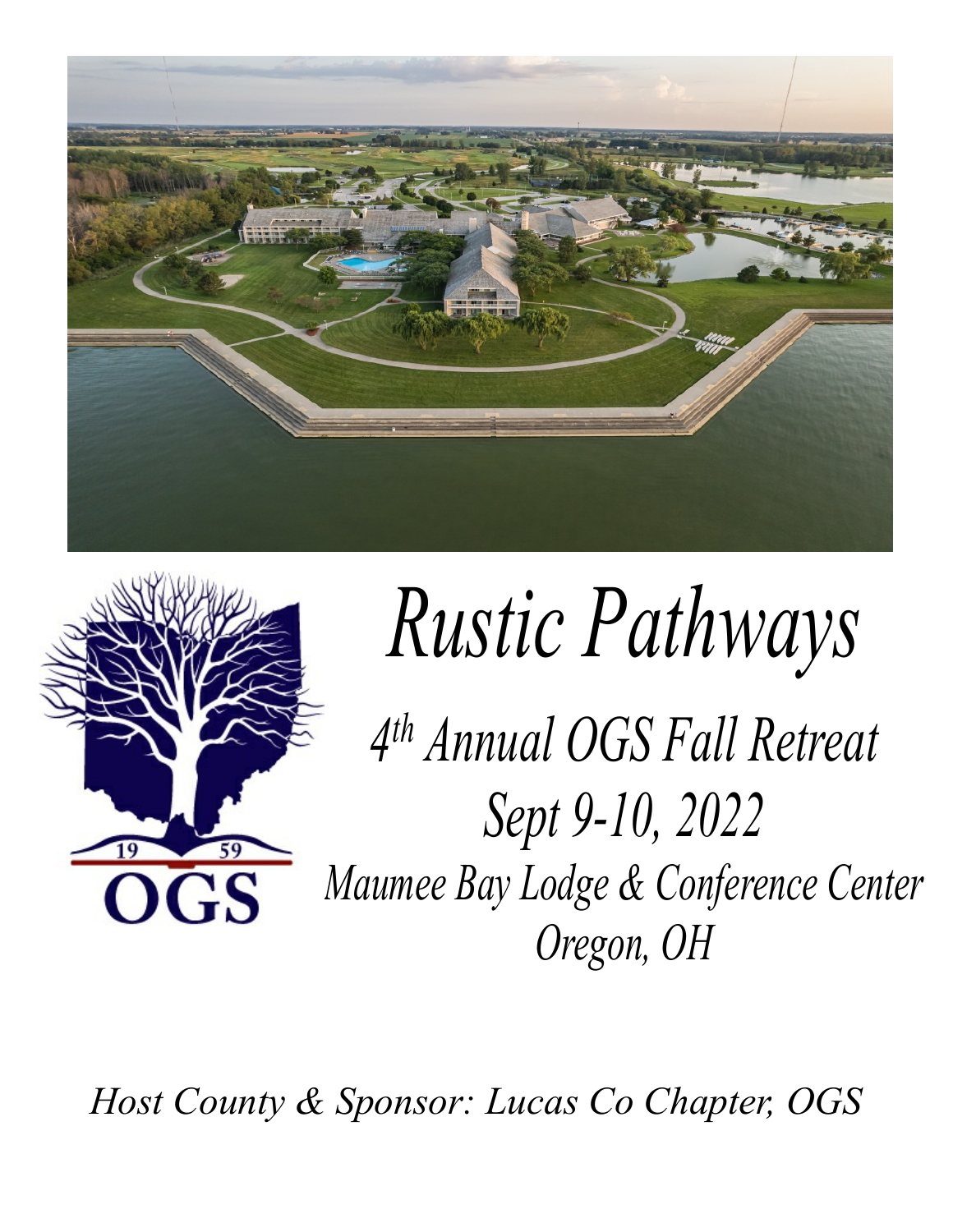**This year's retreat will be held at Maumee Bay Lodge and Conference Center located in Oregon, Ohio. The speakers will be Peggy Clemens Lauritzen, Sunny Jane Morton, Judy Nimer Muhn, and Jessica Trotter. Please note seating is limited to the first fifty attendees.**

## *Retreat Venue*

**Maumee Bay Lodge & Conference Center**

**1750 State Park Rd. St. Rt. 2**

**Oregon, OH 43616**

**(Just outside of Toledo, OH)**



Maumee Bay Lodge sits right on the shore of Lake Erie just outside of Toledo, Ohio and has a lake side feel to it. The lush wooded surrounding boast miles of recreational trails, wildlife, and impressive views of Lake Erie.

To receive the special retreat rate of \$129.00 (plus tax) per night, call 419-836-1466 and mention the OGS Rustic Pathways Retreat. Hotel accommodations & the evening meals are not included in your retreat registration rate. This special rate is only available until Aug 8, 2022. **Please note check in is at 4 PM for the hotel.**

Registration cost is \$150.00 for an OGS member and \$175.00 for a Non-member of OGS. This includes all your syllabus materials and the Saturday luncheon. However, for an additional cost of \$29.00 per meal you can join us for a brick wall breaking question and answer dinners with the speakers and fellow genealogists on Friday and Saturday evenings. The first retreat session begins at 2 PM on Friday and the last session ends at 5:30 PM on Saturday. You can pick up all your registration material starting at 1 PM on Friday just outside of the meeting rooms for the event.

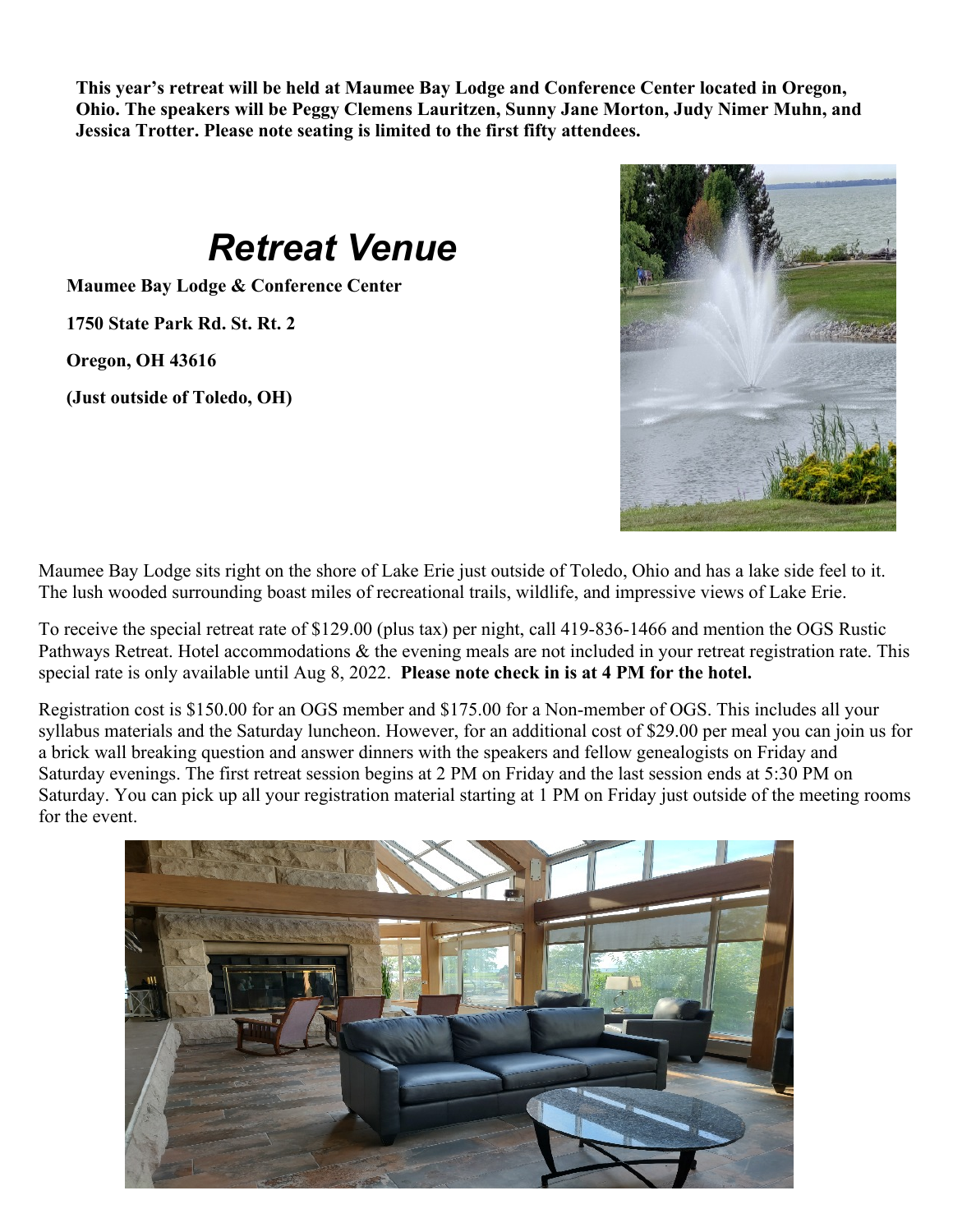# *Speaker Bio's*



Peggy Clemens Lauritzen, AG, FOGS has been involved in genealogy since before her birth. My roots run deep into the South, where I am Accredited. They involve the states of Kentucky, Virginia, Tennessee, North and South Carolina, and some areas of Pennsylvania. I love the area of Appalachia, and have written several Legacy QuickGuides that you may purchase from the site: familytreewebinars.com/peggylauritzen.

Sunny Jane Morton is the past editor of Ohio Genealogy News, a Contributing Editor at Family Tree Magazine and a Contributing Editor and Content Manager at YourDNAGuide.com. She is co-author of *How to Find Your Family History in U.S. Church Records* and author of *Story of My Life: A Workbook for Preserving Your Legacy*.





Judy Nimer Muhn specializes in French-Canadian, Acadian, Native American and Michigan research. Owner of Lineage Journeys, blogger, writer, international speaker. Lecture shares about her family research.

Jessica Trotter holds a Master of Science in Information, Archives and Records Management Specialization from the University of Michigan and works in public libraries by day. She has presented regionally since 2014 including annually for the Archives of Michigan's Barbara J. Brown / Abrams Foundation Family History Seminar, for the Genealogy Center at Allen County Public Library, and at the NGS Conference in 2018 and their Virtual On Demand Lectures in 2020. Her genealogy research areas include the Midwest, African American, British Isles, Canadian, and Early American research. She also tries to maintain a genealogy research related blog called Genie Road Trip at http://genieroadtrip.com.

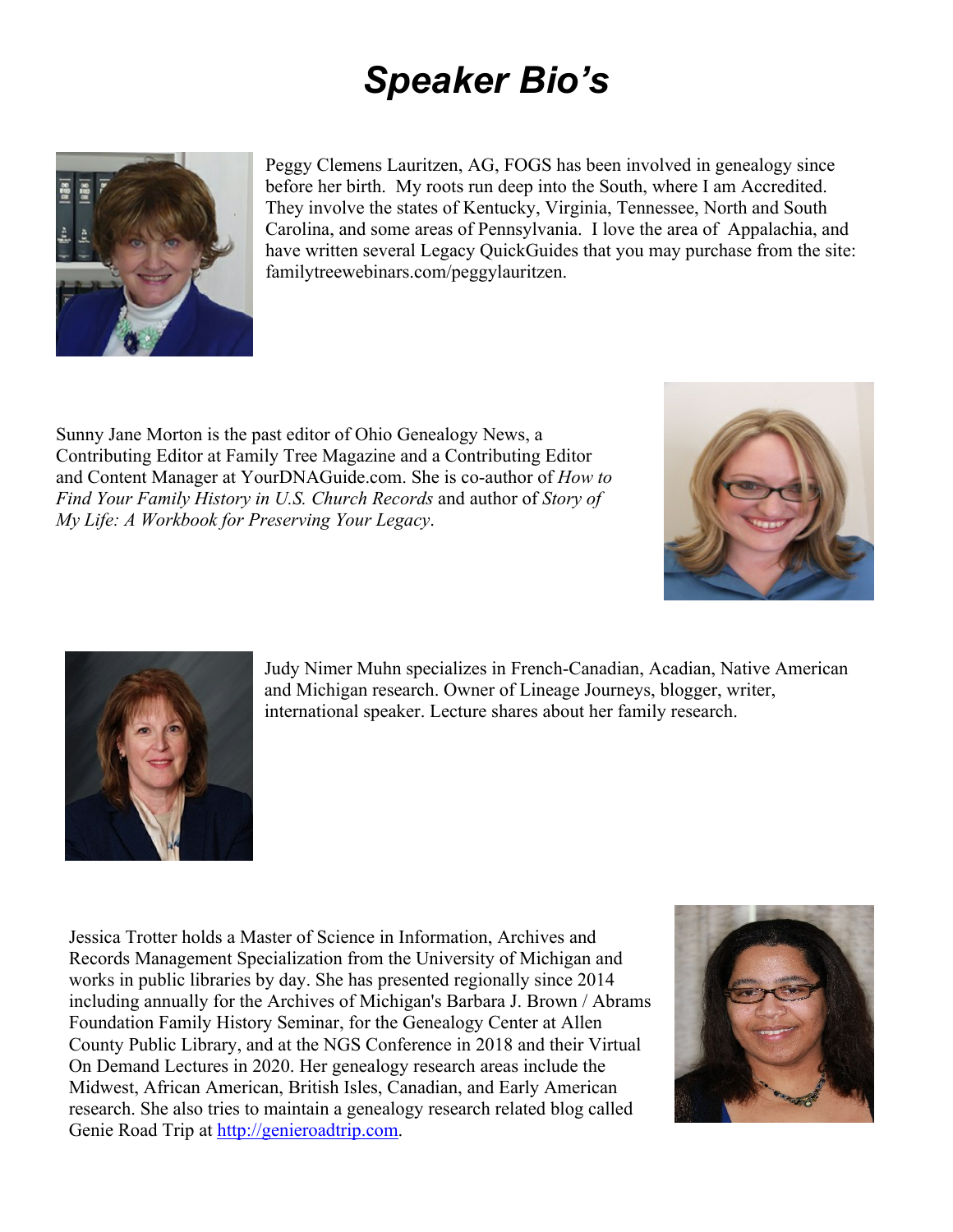# **Friday Sessions**

| $2:00$ PM                                                                                                                                                                                                                                                                                                                                                                                                | 4:00 PM                                                                                                                                                                                                                                                                                                                                             |
|----------------------------------------------------------------------------------------------------------------------------------------------------------------------------------------------------------------------------------------------------------------------------------------------------------------------------------------------------------------------------------------------------------|-----------------------------------------------------------------------------------------------------------------------------------------------------------------------------------------------------------------------------------------------------------------------------------------------------------------------------------------------------|
| "Where There's A Will, There's A Way"<br>Researchers can find a treasure trove of information by using the<br>County Courthouse Records such as wills, mortgages, land and<br>probate records. Information can include the whole reconstruction<br>of families, names of other relatives, inventories of belongings that<br>can give you a feel for the family's lifestyle, and more.                    | "Following the Money, Using Tax Records"<br>Not unlike today, our ancestors were taxed on every turn. Tax<br>records can provide a unique insight into their lives, possessions<br>and coming of age. Tax records are widely available throughout the<br>historical blueprint of our ancestors' lives. Let's look at some ways<br>they can help us. |
| <b>Judy N Muhn</b>                                                                                                                                                                                                                                                                                                                                                                                       | <b>Peggy C Lauritzen</b>                                                                                                                                                                                                                                                                                                                            |
| <b>Session F01</b>                                                                                                                                                                                                                                                                                                                                                                                       | <b>Session F03</b>                                                                                                                                                                                                                                                                                                                                  |
| "Collateral Kin: Indirect Routes to Direct Ancestors"<br>The most direct route to information about direct ancestors may be<br>through other relatives and in-laws. Three concise case studies<br>demonstrate the value of researching these "collateral kin." See<br>how collateral research helped prove an ancestor's parents, solve a<br>migration mystery and fill gaps in an ancestor's biography. | "Finding Your Immigrant Ancestor"<br>America is a nation of immigrants. This genealogy class offers tips<br>and resources for tracking immigrant ancestors back to their<br>countries of origin.                                                                                                                                                    |
| <b>Sunny Jane Morton</b>                                                                                                                                                                                                                                                                                                                                                                                 | <b>Jessica Trotter</b>                                                                                                                                                                                                                                                                                                                              |
| <b>Session F02</b>                                                                                                                                                                                                                                                                                                                                                                                       | <b>Session F04</b>                                                                                                                                                                                                                                                                                                                                  |

## **Friday Night Brick Wall Breaking Dinner \$29.00 at 6 PM**

**Regular Dinner:** Tossed garden salad, Herb Chicken, a seared chicken breast with herb pan gravy. Rice pilaf, assorted rolls and butter, and Chef's choice of dessert.

**Vegetarian Dinner:** Tossed garden salad, Vegetable Wellington, fresh seasonal vegetables sauteed in a white wine garlic cream sauce and baked in a puff pastry, assorted rolls and butter, Chef's choice of dessert.

**Beverages:** Hot & iced tea, coffee, and water

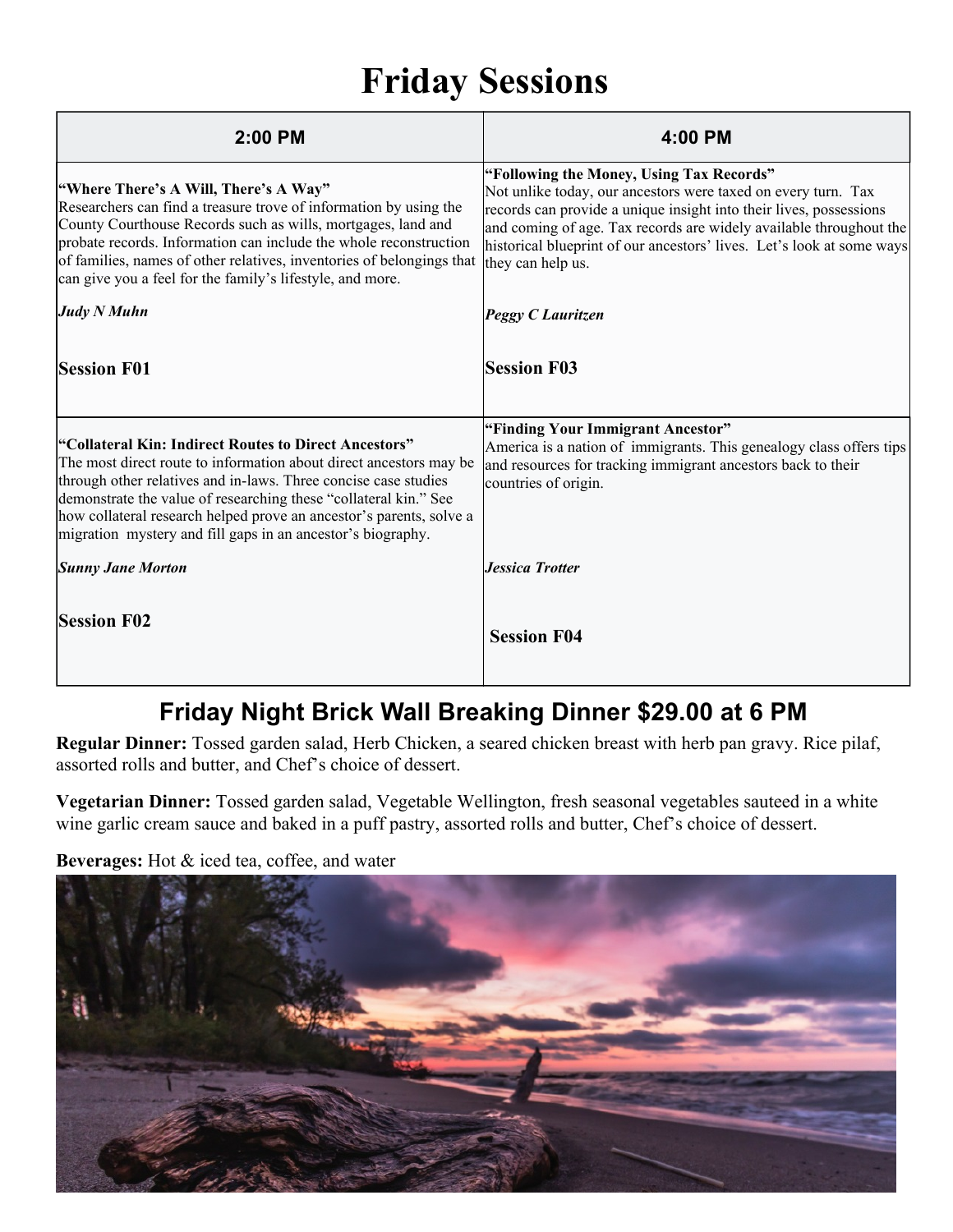## **Saturday Sessions**

|                                                                                                                                                                                                                                                                     | 12:00 PM                                                                                                                                                                                                                                                                                                                                                                                                                                                                                                         |                                                                                                                                                                                                                                                                                      |                                                                                                                                                                                                                                                                                                                                                                                                                                                                                                                                                                                                      |                                                                                                                                                                                                                                                                                             |  |
|---------------------------------------------------------------------------------------------------------------------------------------------------------------------------------------------------------------------------------------------------------------------|------------------------------------------------------------------------------------------------------------------------------------------------------------------------------------------------------------------------------------------------------------------------------------------------------------------------------------------------------------------------------------------------------------------------------------------------------------------------------------------------------------------|--------------------------------------------------------------------------------------------------------------------------------------------------------------------------------------------------------------------------------------------------------------------------------------|------------------------------------------------------------------------------------------------------------------------------------------------------------------------------------------------------------------------------------------------------------------------------------------------------------------------------------------------------------------------------------------------------------------------------------------------------------------------------------------------------------------------------------------------------------------------------------------------------|---------------------------------------------------------------------------------------------------------------------------------------------------------------------------------------------------------------------------------------------------------------------------------------------|--|
| 8:00 AM                                                                                                                                                                                                                                                             | 10:00 AM                                                                                                                                                                                                                                                                                                                                                                                                                                                                                                         | <b>Lunch Break</b>                                                                                                                                                                                                                                                                   | 2:00 PM                                                                                                                                                                                                                                                                                                                                                                                                                                                                                                                                                                                              | 4:00 PM                                                                                                                                                                                                                                                                                     |  |
| "America's Forgotten<br>War-The War of 1812"<br>The War of 1812 is one of<br>the forgotten wars of the<br>United States, yet records<br>abound for our ancestors<br>who were willing to fight<br>the British once again.<br>Peggy C Lauritzen<br><b>Session S01</b> | "How Social Security Can<br><b>Help Your Family History</b><br>Research"<br>The U.S. Social Security<br>system produced lesser<br>known record types key to<br>tracing families during the<br>late 1800s/early 1900s. See<br>genealogical discoveries<br>made using original Social<br>Security applications, not<br>one but TWO important<br>Social Security indexes, and<br>delayed birth records, which<br>were often created for<br>Social Security purposes.<br><b>Sunny J Morton</b><br><b>Session S03</b> | <b>Saturday Regular</b><br>Luncheon (included in<br>registration):<br><b>Roast Beef and Cheese</b><br><b>Croissant Sandwich</b><br>(garnished with lettuce,<br>tomato, and red onion),<br>served with specialty chips.<br>Beverage choice of Hot or<br>Iced tea,coffee, or<br>water. | "Community Research<br><b>Using the National</b><br>Register of Historic Places Don't you wish you knew<br>and the Historical Marker just HOW true certain<br>Database"<br>This presentation will take<br>you through the steps of<br>discovering the areas where some stories, this lecture<br>you ancestors may have<br>lived, and the necessary<br>proof to have them<br>registered. Those historic<br>markers by the side of the<br>road may contain a history<br>of the area they lived, and<br>perhaps even mention them Sunny J Morton<br>by name.<br>Peggy C Lauritzen<br><b>Session S05</b> | "Fable or Fact? Verifying<br><b>Old Family Stories"</b><br>family stories are? Though<br>you may never be able to<br>fully prove (or disprove)<br>demonstrates how to<br>de-mystify handed-down<br>tales into truer ones that<br>may be even more<br>compelling.<br><b>Session S07</b>      |  |
| "Mobile Technology for<br>Genealogy"<br>Utilize mobile apps and<br>technology to simplify your<br>research. You don't have to<br>take your notebooks! There<br>are tools on your computer,<br>tablet and smart phone!<br><b>Judy N Muhn</b><br><b>Session S02</b>   | "Researching Your Afri-<br>can American Ancestors"<br>Researching African-Amer-<br>ican ancestry can be a<br>tremendous struggle and<br>tremendously rewarding.<br>This session offers helpful<br>resources, tips and pitfalls<br>to avoid.<br>Jessica Trotter<br><b>Session S04</b>                                                                                                                                                                                                                             | <b>Saturday Vegetarian</b><br>Luncheon (included in reg-<br>istration):<br><b>Chilled Hummus Plate with</b><br>vegetables and Naan Bread,<br>served with<br>specialty chips.<br>Beverage choice of Hot or<br>Iced tea, coffee, or water.                                             | "Finding Non-Traditional<br>Records"<br>We all know that vital re-<br>cords, census records, etc.<br>are the go-to's for<br>genealogical information.<br>But what else is out there<br>that might give you those<br>needed bits of information,<br>and how do you find those<br>records?<br><b>Jessica Trotter</b><br><b>Session S06</b>                                                                                                                                                                                                                                                             | "What's In a Name?:<br><b>Surname Variations and</b><br><b>Clues to Ethnicity"</b><br>Learn about types and<br>challenges of surname<br>variations, and how to<br>detect the signals that there<br>is a name change in your<br>ancestor's past.<br><b>Judy N Muhn</b><br><b>Session S08</b> |  |

## **Saturday Night Brick Wall Breaking Dinner \$29.00 at 6 PM**

**Regular Dinner:** Tossed garden salad, Boursin Chicken, breaded chicken breast with roasted tomato and a boursin cream sauce, sour cream and chive mashed potatoes, and chef's choice of dessert.

**Vegetarian Dinner:** Tossed garden salad, Portobello Lasagna, grilled Portobello mushroom layered with pasta three cheeses and marinara sauce, Chef's choice of dessert.

**Beverages:** Hot and iced tea, coffee, and water.